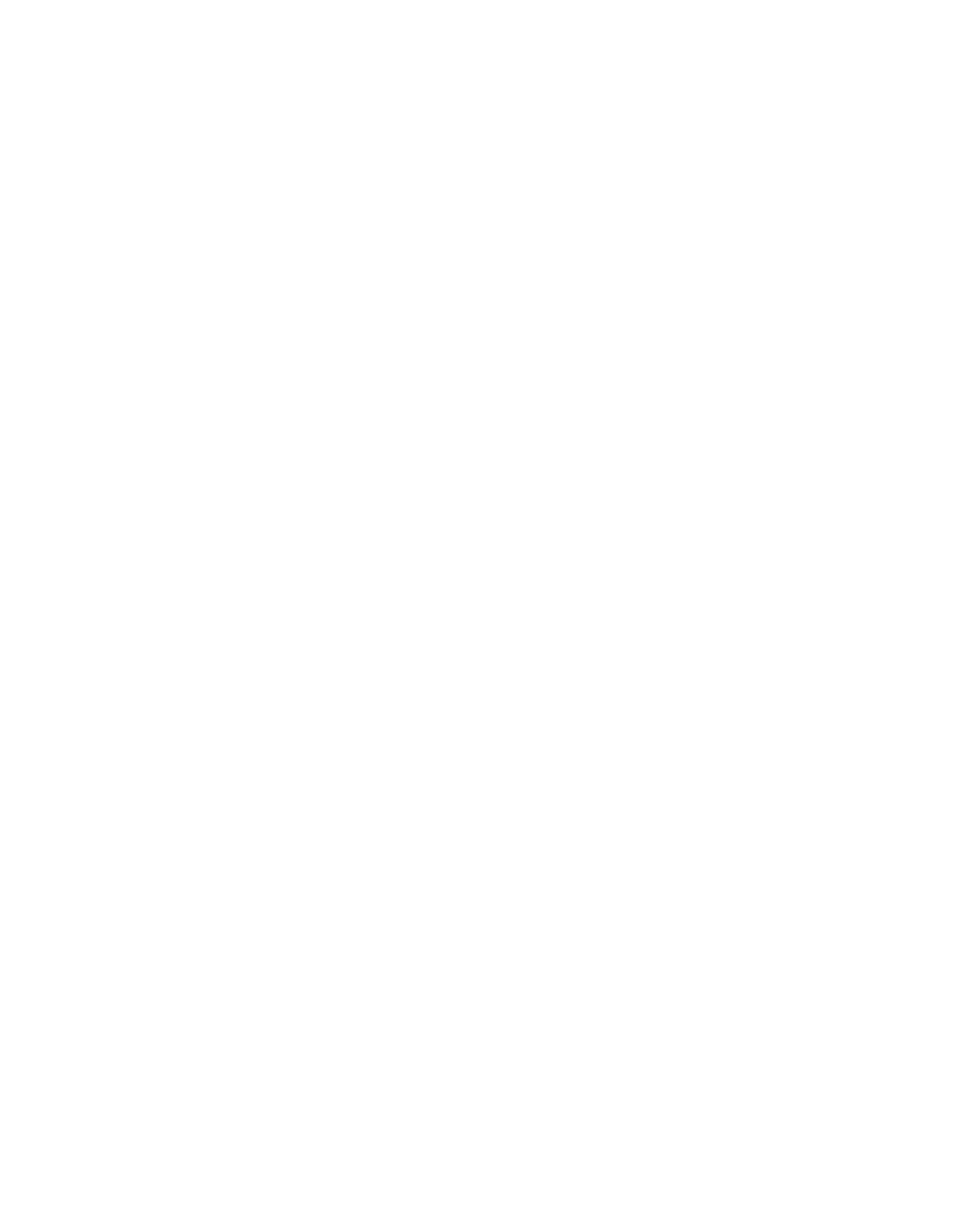# **3.2.3 Flexible Encapsulation**

Flexible encapsulation is defined as the use of processes which physically isolate the lead based paint and prevent exposure to lead by covering, sealing or otherwise isolating the lead-painted surface with a non-rigid material which bond to the lead-painted substrate. Flexible encapsulation has many limitations.

Flexible encapsulation is only as durable as the substrate to which it is applied. Failure of flexible encapsulants usually occurs as a result of a failure in adhesion between two underlying layers of old paint, failure in adhesion between the old paint and the rigid substrate, failure in adhesion between the flexible encapsulant and the old paint, or failure from improper application of the flexible encapsulant or improper surface preparation.

Flexible encapsulation is an inferior abatement method and should be used in University buildings only as a temporary or emergency measure.

# **3.2.4 On-Site Removal**

On-site removal is defined as the removal of lead-based paint to the bare underlying substrate by using on of the following removal techniques:

- a. Heat
- b. Chemicals
- c. Mechanical action

All on-site removal techniques can potentially generate large amounts of airborne lead in the form of dust, particulates, or fume. This airborne lead can then be deposited on surfaces within the building. Consequently the health risks posed to workers, occupants, and the general environment are greater.

On-site removal is generally more hazardous than the previously described methods. All on-site paint removal methods must be used in strict accordance with manufacturer's instructions and good work practices must be used at all times. Personal protective equipment must be provided and properly used at times when on-site removal is occurring.

### **3.2.5 Off-Site Removal**

Off-site removal is defined as the stripping or removal of lead based paint from building components at the facilities of a professional paint-stripping operation in chemical solvent stripping tanks. Offsite removal requires the disassembly of the component and its shipping to the stripping facility. Upon completion of chemical removal of the lead-based paint, the component must be shipped back to the building and reinstalled. This method is useful for components that cannot be simply replaced for economic or other reasons. The component must be first determined to be resistant to the stripping chemical, or otherwise it may be damaged by during stripping.

Certain other advantages can be attained with off-site removal:

- a. Saves the original component for reuse
- b. Higher quality of results when compared with on-site removal

Certain disadvantages are associated with off-site removal:

- a. Lead paint residue may still remain in difficult to remove areas of the component
- b. Certain substrates may break (e.g. glass), or swell(e.g. wood), or dissolve (e.g. glue and putties)
- c. Large components may be impossible to disassemble and transport off-site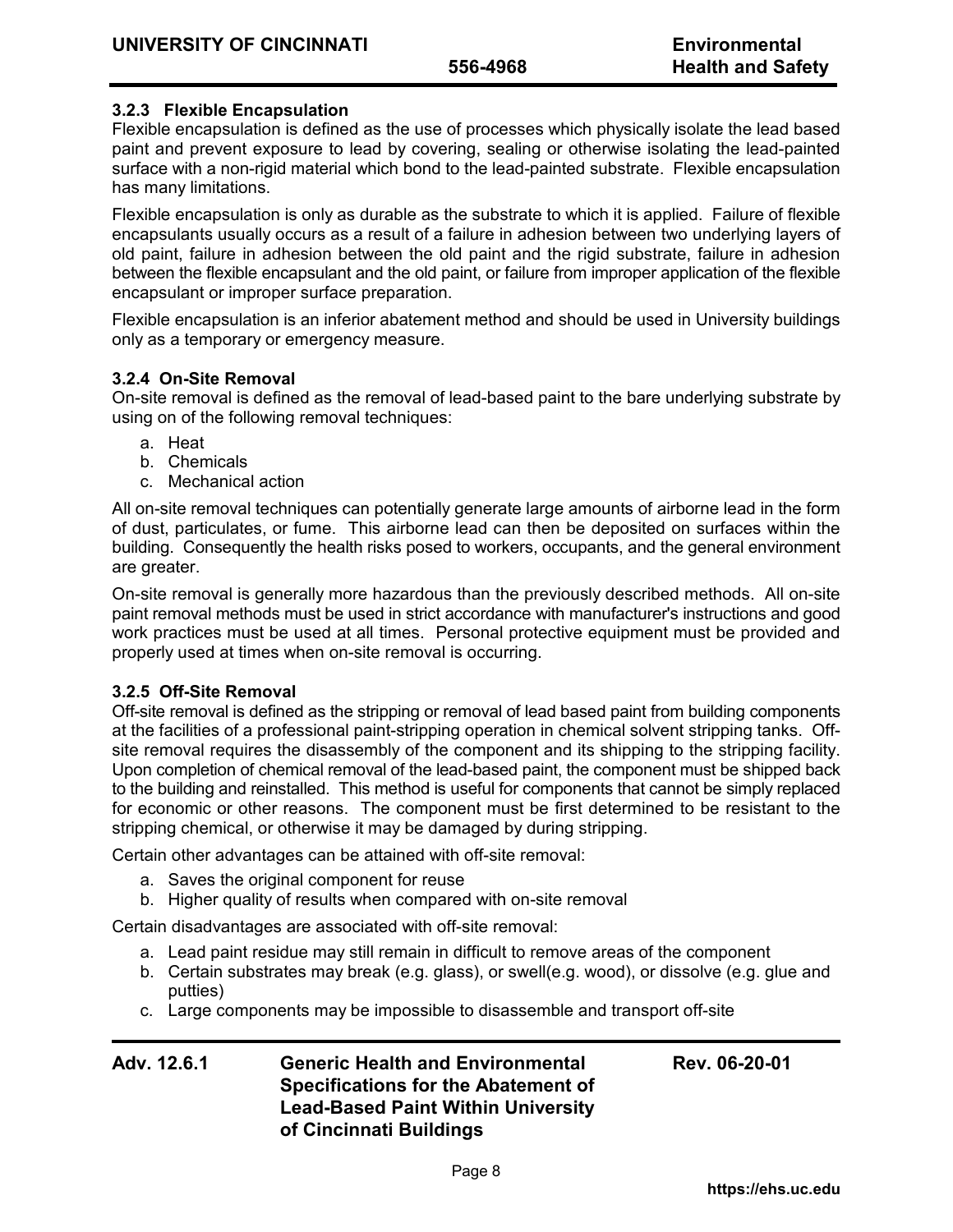# **3.3 Disposal**

Lead contaminated waste and debris that are generated from the abatement of lead based paint have been consistently shown to contain sufficient lead compounds that cause the waste to be classified as hazardous waste upon application of the toxic characteristic. Consequently it is recommended that all waste and debris generated during lead based paint abatement be classified as hazardous waste. Large components removed from a building which is coated with lead based paint can be disposed of in a sanitary or construction landfill only after the lead based paint has been removed from the component.

# **IV. CONTROL TECHNOLOGIES**

# **4.1 Persons to be Protected**

During an abatement project involving lead-based paint, the following persons must be protected against excessive exposure to lead:

- a. Occupants
- b. Abatement workers
- c. Persons in the general environment

# **4.2.1 Protection of Occupants**

All building occupants of the immediate area being abated and who will be affected should be notified of the presence of lead and the general hazards of lead prior to the start of any abatement work. All other occupants in the same building should also be notified with the same information. The following information should be provided:

- a. Start-up date
- b. Completion date
- c. Areas to be abated
- d. General hazards of lead
- e. Need to follow caution and warning signs.

Occupants of the immediate area should be requested to package, cover, or seal their personal belongings to protect them from lead containing dust.

The warning signs should read in legible print:

## **CAUTION LEAD HAZARD DO NOT ENTER WORK AREA UNLESS AUTHORIZED**

If the surface of lead paint is to be broken during abatement (e.g. during on site removal) then the occupants and their belongings must be temporarily relocated from the work area. They should be allowed to return only after cleanup and final clearance of the area.

Relocation is not mandatory only if:

- a. Abatement work is of a very limited scope (e.g., replacement of a door or window, and
- b. Abatement and cleanup can be completed in one 8-hour day, or
- c. Abatement can be performed exclusively from the exterior of the building and the interior of the building is effectively sealed against exterior dust.

The relocated occupants should be permitted to return only after cleanup and clearance of the abated area.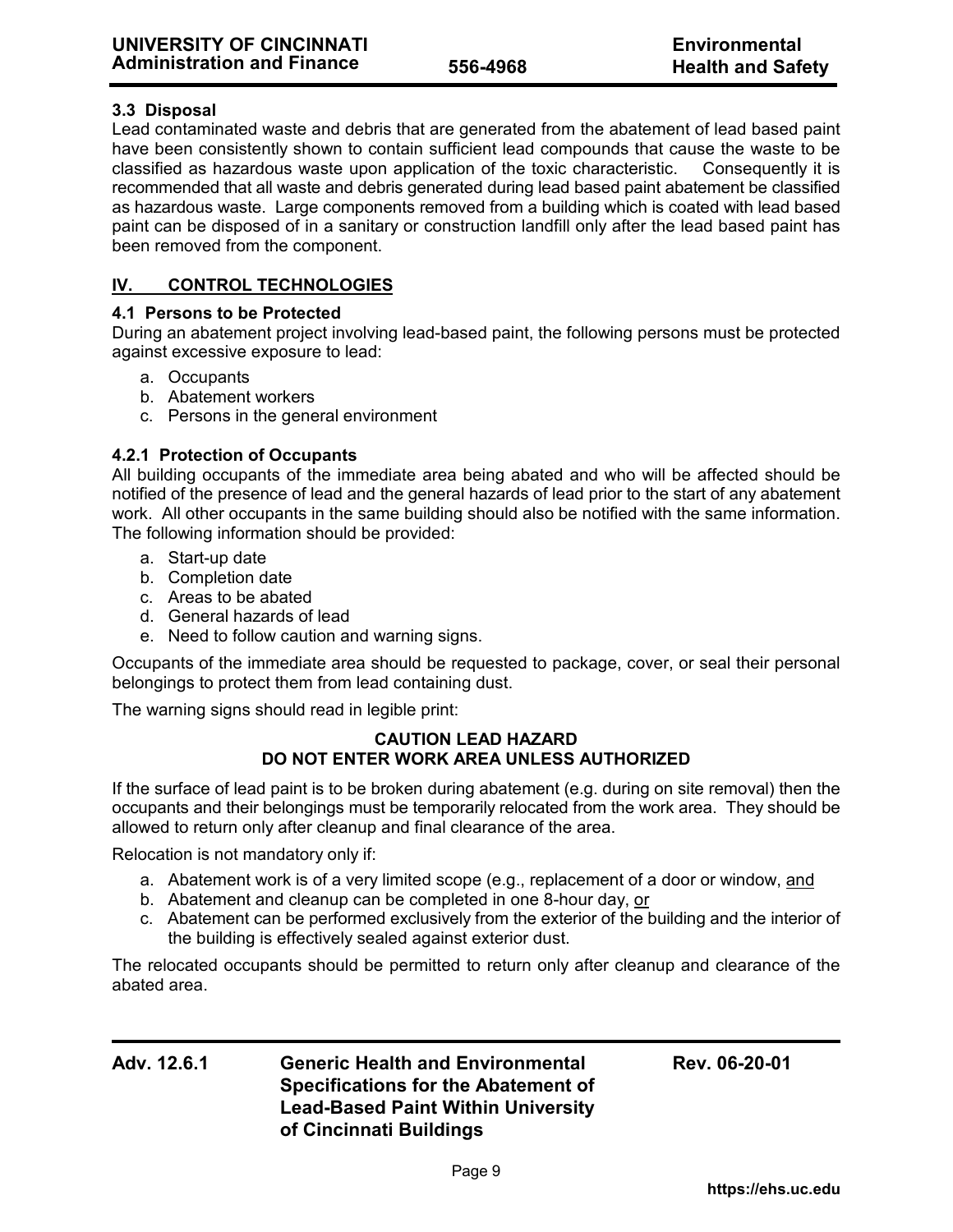## **4.2.2 Protection of Workers**

Workers performing the abatement of lead based paint are at higher risk of exposure to lead. The best way to minimize exposure to workers is to use engineering controls and good work practices. A respiratory protection program should be used only after the implementation of engineering controls and good work practices and should not be the sole method of protection against lead exposure. Further, abatement workers should use good work practices to minimize the generation of airborne lead.

The abatement contractor who is employing the abatement worker is responsible for worker protection. The responsibility of the University is limited to informing the contractor of the presence or absence of lead-based paint.

The OSHA General Industry Standard for Lead, 29 C.F.R. 1910.1025 while not legally applicable to construction activities, has provisions which when followed will provide good worker protection against over-exposure to lead. The key elements of the OSHA Lead Standard include:

- a. A permissible exposure level of 50 micrograms of lead/cubic meter of air averaged over an 8-hour period
- b. An action level of 30 micrograms of lead/cubic meter of air averaged over an 8-hour period
- c. Full shift initial exposure monitoring that is representative of each type of work activity
- d. Employee notification of lead hazard and monitoring results
- e. Use of control technology if exposure is above permissible exposure limit
- f. Medical surveillance of workers if exposure is above the action level (including blood lead monitoring)
- d. Removal of workers whose blood lead level averages at or above 50 micrograms of lead/100 cubic centimeters of blood

All lead based paint abatement contractors for the University shall comply fully with the OSHA Lead Standard, 29 C.F.R. 1910.1025.

### **4.2.3 Protection of Persons in General Environment**

While low levels of lead are present in soils throughout the United States, it is nevertheless advisable to protect persons who are not the immediate occupants from over-exposure to lead. These persons are expected to be occupants of other areas of the building. The risk posed to persons outside the building either from interior or exterior abatement activity is expected to be minimal.

The most effective engineering control that can be used to protect other occupants is the proper containment or enclosure of the abatement area. A successful abatement project is one during which all lead debris is fully contained in the immediate abatement area and no lead is allowed to escape or disperse to adjacent area of the buildings and to the outside environment. this criterion can be achieved by proper use of containment methods. Special care must be used to prevent escape of lead into the ventilation system of the building.

Further, abatement workers should use care to decontaminate themselves after a work shift so as to prevent the inadvertent transport of lead contamination to their homes and families. All work clothes should be left at the job site. Disposal work coveralls are recommended. The worker should shower at the worksite to remove all lead material deposited on exposed parts of the worker's body.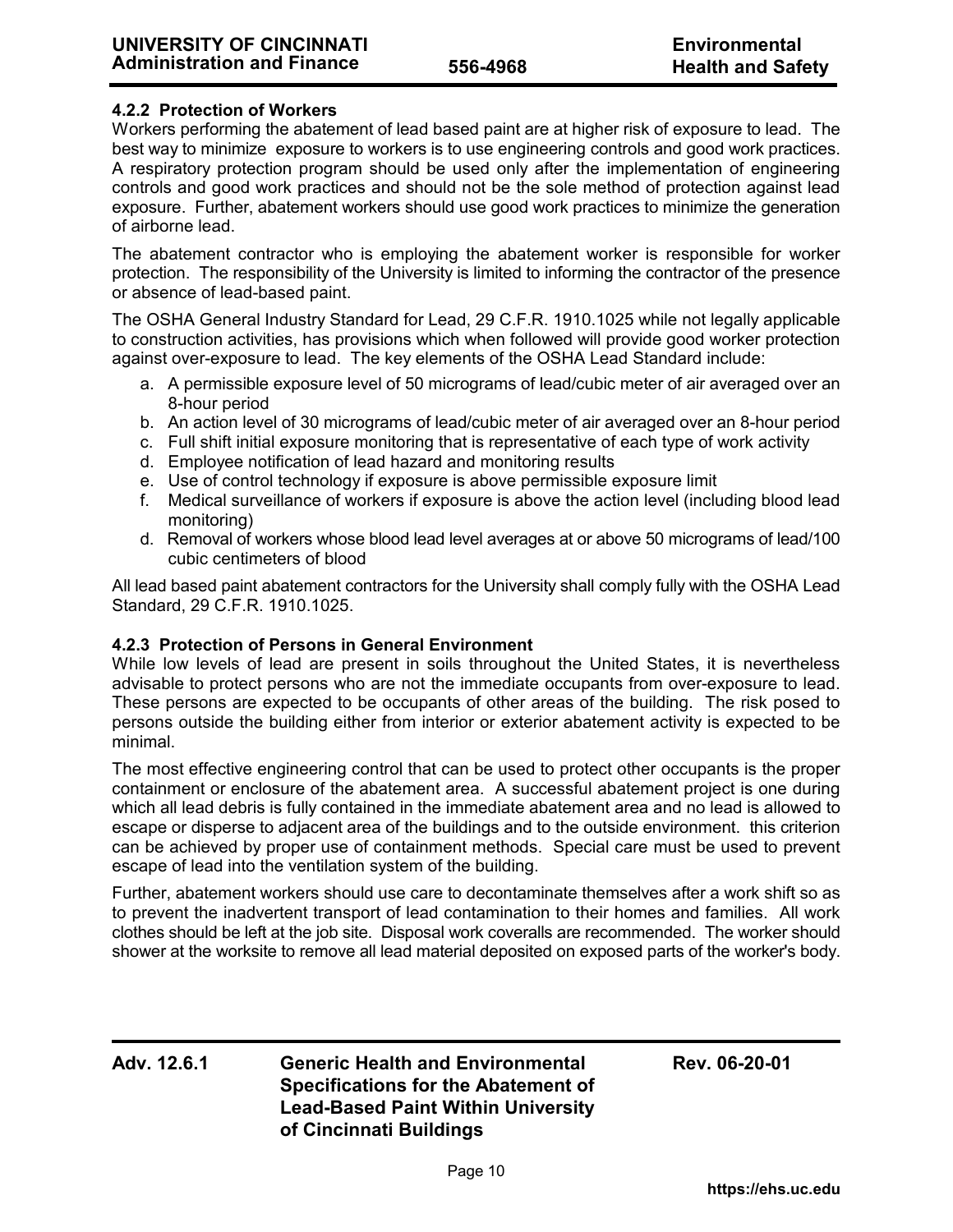# **4.3 Engineering Control Technology**

The following classes of engineering control technology are available for lead based paint abatement:

- a. Containment (Enclosure) of abatement area
- b. Removal of furniture and other personal belongings
- c. Covering of all non removable objects
- d. Local Negative Air Ventilation using High Efficiency Particulate Absolute (HEPA) filters during removal activity
- e. Wetting of surfaces before removal
- f. Daily cleanup of debris using HEPA vacuum
- g. Final cleanup of surfaces with detergent and water.

## **4.4 Work Practices**

Through good training and diligent observation of good work practices during abatement, the worker can help minimize the generation of lead containing debris. Successful work practices will depend on the way the worker is trained initially, the way the worker is motivated during work, and the way rules are enforced by the contractor's management and by third parties (e.g. OSHA).

### **4.5. Administrative Controls**

Administrative controls include the following:

- a. Training of workers in work practices and hazard recognition
- b. Airborne lead exposure monitoring
- c. Clearance sampling by taking of wipe samples
- d. Enforcement of safety rules by management
- e. Record-keeping
- f. Compliance with OSHA Hazard Communication Standard
- g. Use of Warning Signs

### **4.6 Personal Protective Equipment**

The following types of personal protective equipment (PPE) are effective for worker protection. As always, PPE should be used only after all other available engineering controls have been implemented and are the last line of protection for the worker.

- a. Respiratory protection (use respirator criteria provided in OSHA Lead Standard 29 C.F.R. 1910.1025(f))
- b. Protective coveralls with head cover (preferably disposable)
- c. Gloves
- d. Eye goggles and face shields
- e. Shoe covers
- f. On-site shower for workers to use after completion of work shift

Protective coveralls, gloves, eye protection, shoe covers constitute the basic personal protection and should be worn at all times. Disposable coveralls are preferred as these eliminate the need for laundering. Separate shoe covers are preferred as these allow the worker to leave and reenter a work area by removing the shoe covers without removing the coverall as well. Glove material should protect against specific chemicals (e.g. solvents and caustics used during on-site chemical removal of paint). Respirators must be used when airborne levels exceed OSHA levels.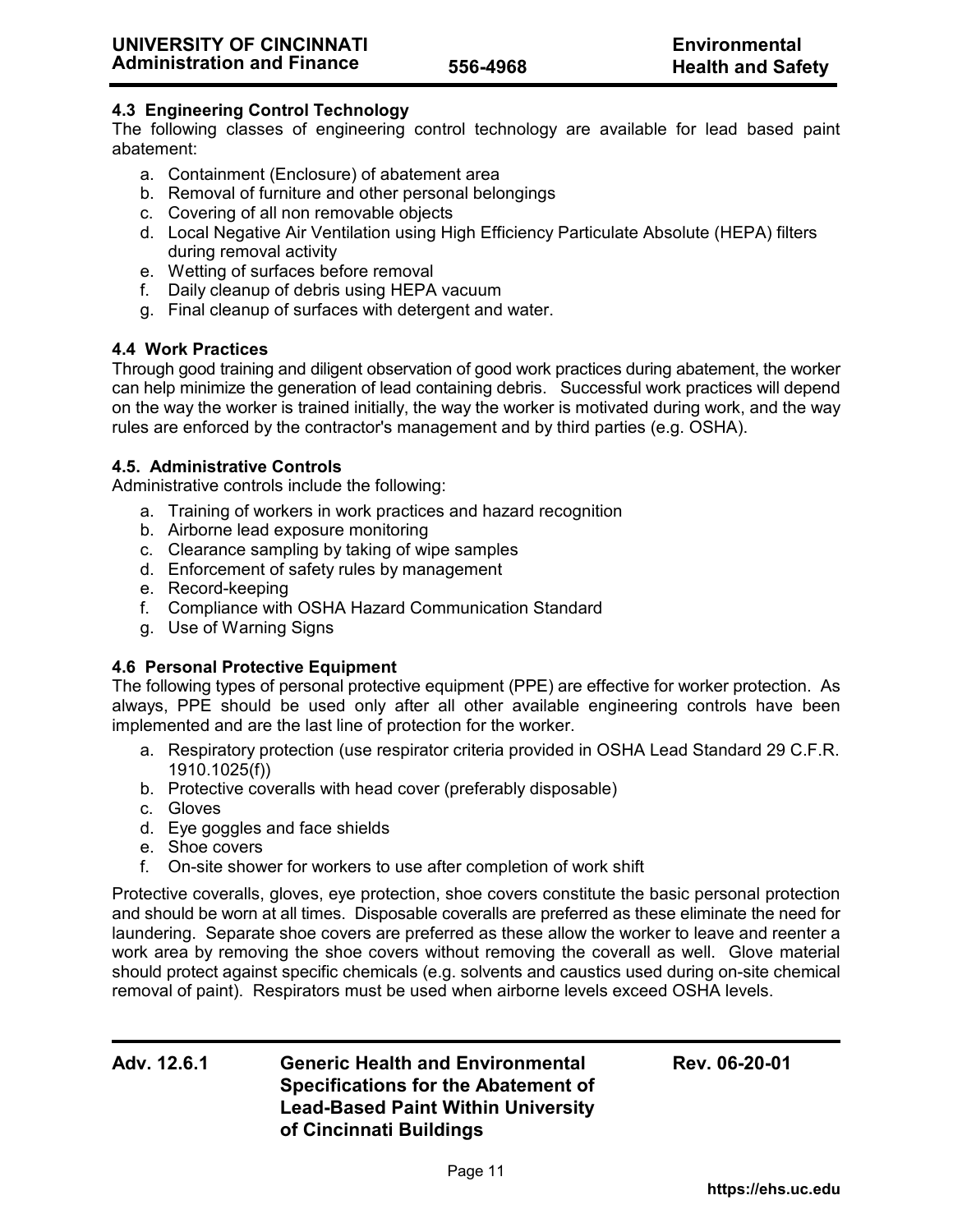At the end of each work shift, workers should be provided access to heated full body showers which can remove lead containing material which are deposited on their bodies.

# **V. SPECIFICATIONS FOR THE CONTROL OF ABATEMENT METHODS**

## **5.1 Preliminary Worksite Preparation**

A visual inspection of the abatement area shall be made to identify basic pre-existing conditions that can impede the abatement operation or cause it to fail.

An inspection shall be made for the availability of utilities:

- a. Heat Because enclosure and isolation of ventilation systems is normally a part of the controls, portable heating units may be necessary during cold weather. Heaters that burn solids, liquids, or gases are **prohibited** in occupied University buildings. Inadequate heating may cause the failure of chemical strippers, encapsulants and/or paint.
- b. Electricity Electricity must be available for lighting, heating, HEPA vacuum filters and other necessary equipment. Electrical connections and equipment must meet all OSHA electrical safety standards and be adequate to protect employers from electrical shock.
- c. Water The personal hygiene of workers, the need for showers after each work shift and cleanup procedures all require the availability of running water.

An inspection shall be made by the contractor for the integrity of major structures. Existing water leaks can rapidly destroy any new installations. All defects, which can damage new work, shall be repaired by the contractor prior to commencement of abatement. Major structural damage (e.g. rotted floors, stairs, etc. can constitute safety hazards to workers and shall be repaired and made safe by contractor prior to commence of abatement.

## **5.2 Containment/Enclosure**

A successful abatement project requires that all lead containing material be kept within the immediate work area and not be allowed to disperse or escape into adjacent areas of the same building or into the greater environment.

### **5.2.1 Interior containment**

Interior containment refers to the enclosure or isolation of abatement areas inside a building. The purpose of interior containment is to isolate the lead containing material to within the abatement area and to protect occupants and persons in the general environment from lead exposure.

Interior containment shall be necessary whenever a lead-painted surface is broken. Room or interior containment shall consist of the following:

- a. All movable objects shall be removed from the work area. Any carpeting present (including wall-to-wall) must be removed if it is to be reused, as it is nearly impossible to clean lead dust from carpets. Workers removing carpeting must wear coveralls and respirators as this activity can generate large amounts of airborne lead containing dust from previous deposits.
- b. Exposed surfaces shall be covered with 6-mil plastic and secured with duct tape and 1/2 inch heavy duty staples
- c. The work area shall be sealed and isolated from non-work areas. Close all doors and windows that are not being replaced. Other openings to adjoining rooms must be sealed with 6-mil plastic and tape.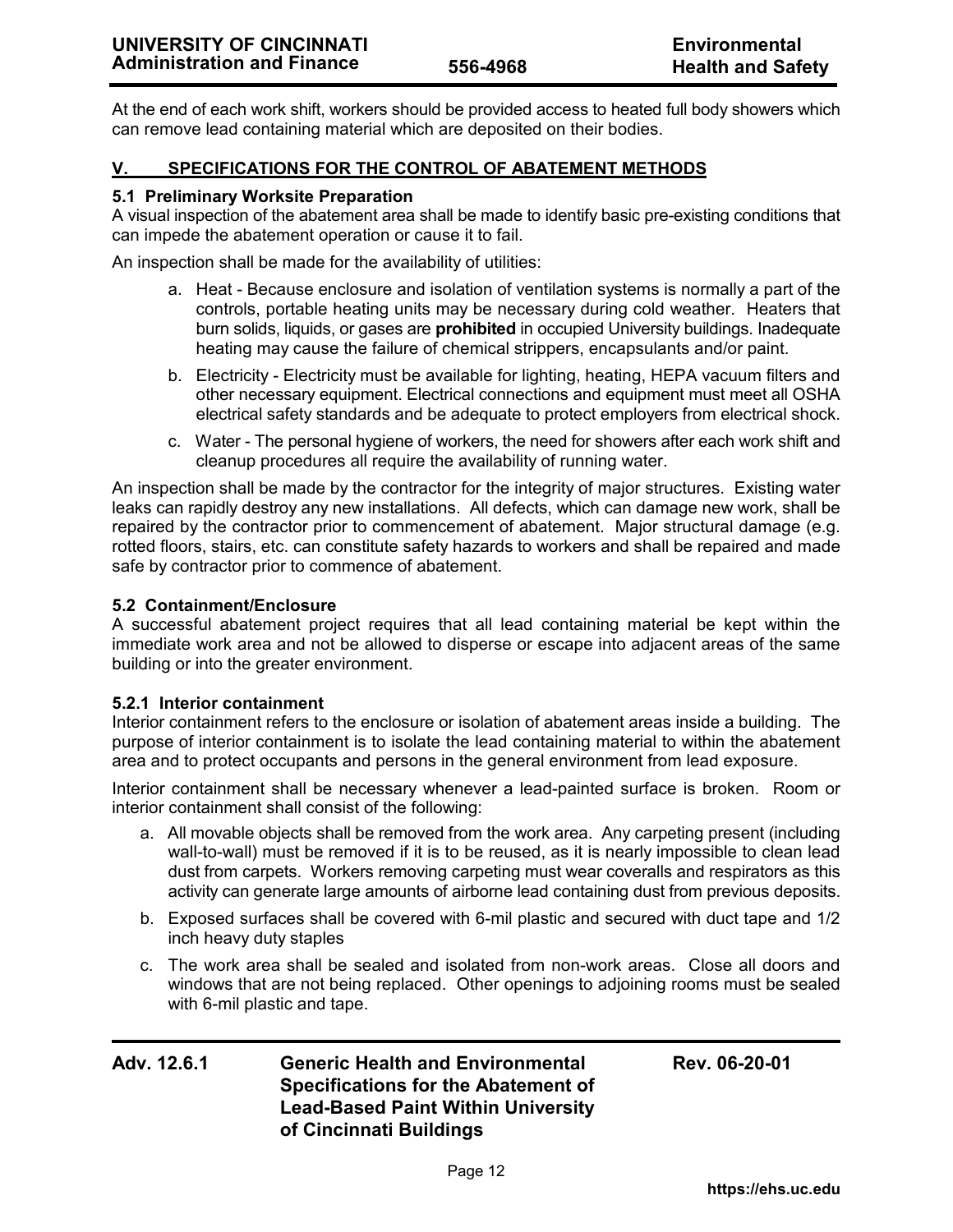- d. Ensure that all ventilation registers, plenums, and other ventilation openings are securely sealed. Ensure that all forced air heating and air-conditioning and ventilation systems are turned up centrally. They shall be tagged out and locked out during the project to prevent inadvertent restart.
- e. Openings used as entrances must have a double barrier of 6-mil plastic. One sheet is attached to each side the entrance header to give a barrier on both sides of the entrance.
- f. All non-movable objects shall be covered with 6-mil plastic and sealed with tape.
- g. All floor surfaces shall be covered with a minimum of two layers of 6-mil plastic. The first bottom layer is never removed until the end of the project. The second, top layer can be removed for interim cleanup as needed during the course of abatement. New top layers must be provided after interim cleanup.
- h. If a common area such as a public hallway is being abated and alternate entrances or passageways are not available for other occupants of the same building, then a protected passageway shall be created. Safe protected passageways shall be built using building frames and attaching 6-mil plastic to the frames.

### **5.2.2 Exterior Containment**

Exterior containment refers to the enclosure or isolation of abatement areas that are outside a building. The purpose of exterior containment is to prevent the dispersion of lead containing material into the inside of the building and to prevent excessive contamination of the general environment with lead compounds. Exterior abatement activity has the potential to generate large quantities of liquid and/or dry waste.

## **5.2.2.1 Exterior Containment of Liquid Waste**

- a. 6-mil plastic shall be placed as close to the building foundation as possible and secured with tape, staples or braces.
- b. This plastic covering shall be extended from the foundation for a distance that is sufficient to contain liquid runoff. The outer edge of the plastic shall be raised by the use to two-byfour frames to trap liquid waste.
- c. All seams shall be sealed with tape.
- d. Sufficient containers (buckets and 55-gallon drums) shall be made available to contain accumulated liquid waste.
- e. Liquid caught on the plastic shall be transferred into containers and these shall be transported to a permitted disposal facility.
- f. Daily inspections shall be made of the integrity of the plastic covering and any tears and breaks shall be promptly repaired with 6-mil plastic and tape.

# **5.2.2.2 Exterior Containment of Dry Waste**

- a. 6-mil plastic shall be placed as close to the building foundation as possible and secured with tape, staples or braces.
- b. This plastic covering shall be extended from the foundation for a distance of three feet for every story being abated, with a minimum of five feet. The plastic shall be secured to the ground.

| Adv. 12.6.1 | <b>Generic Health and Environmental</b>    | Rev. 06-20-01 |
|-------------|--------------------------------------------|---------------|
|             | <b>Specifications for the Abatement of</b> |               |
|             | <b>Lead-Based Paint Within University</b>  |               |
|             | of Cincinnati Buildings                    |               |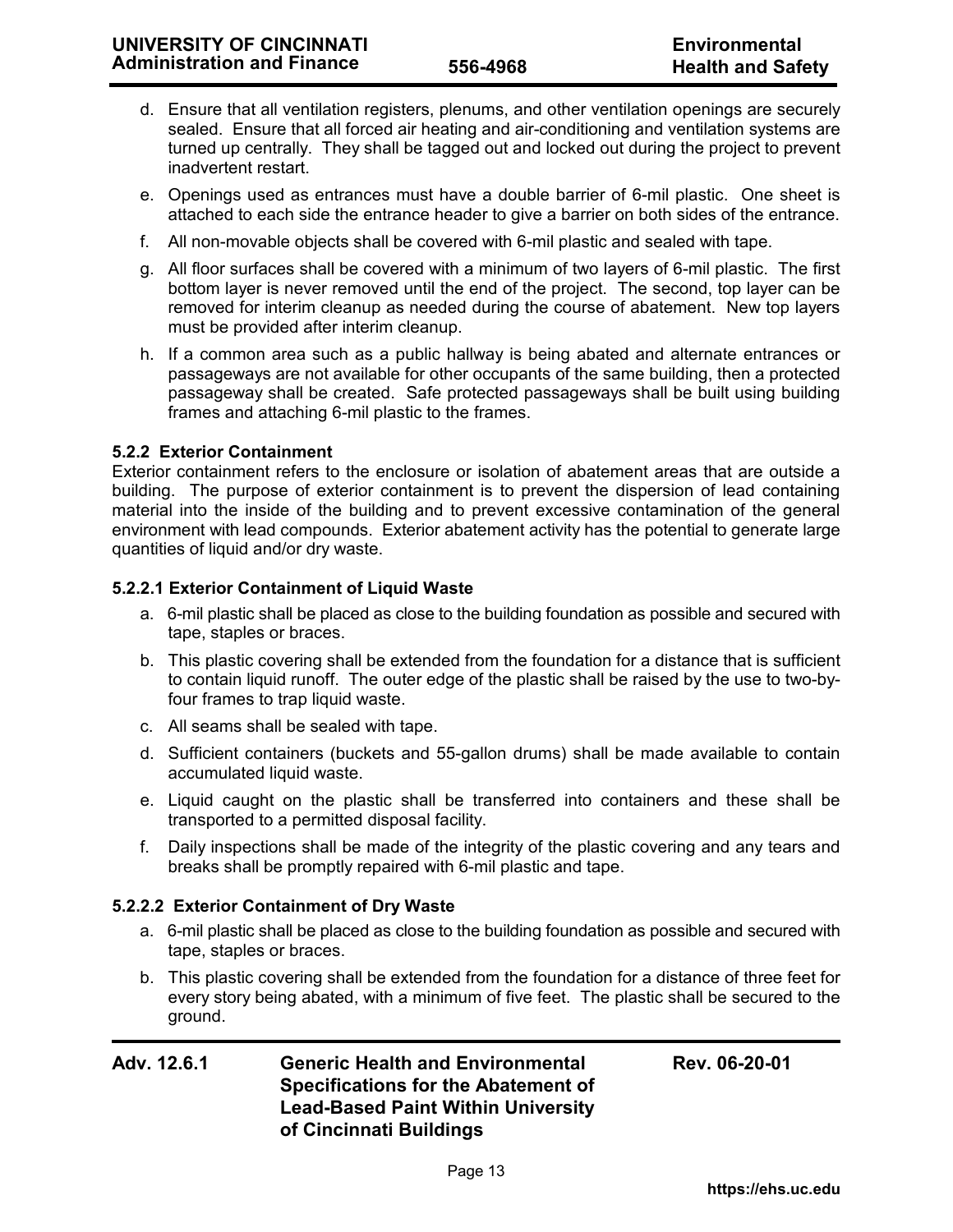- c. All seams shall be sealed with tape.
- d. Sufficient containers (buckets and 55-gallon drums) shall be made available to contain accumulated dry waste.
- e. At the end of the day, the plastic covering shall be removed with the dry waste on it and transferred into 55-gallon containers and these shall be transported to a permitted disposal facility. A new covering shall replace that removed.
- f. Vertical wind barriers of 6-mil plastic attached to a rigid frame shall be constructed when wind speed exceeds 15 mph to prevent wind dispersion of dry waste.
- g. Daily inspections shall be made of the integrity of the plastic covering and any tears and breaks shall be promptly repaired with 6-mil plastic and tape.

## **5.3 Limiting Access**

Abatement operations, which cannot be completed and cleaned within an 8-hour period, shall have limited access. Access shall be limited to:

- a. Contractor and employees
- b. Enforcement officials
- c. Authorized University representatives

Disposable shoe covers shall be provided and worn by all who enter the abatement area and they shall be removed before exiting.

### **5.4. Warning Signs**

All abatement areas shall be marked with prominent warning signs which read:

### **CAUTION: LEAD HAZARD DO NOT ENTER WORK AREA UNLESS AUTHORIZED**

The warning sign shall have bold lettering at least two inches tall and shall have an easy to read color scheme. All non-authorized persons shall obey the warning sign.

### **5.5 Control of Replacement Operations**

Replacement is defined as the removal of building components that have lead-painted surfaces and the installing of new components that are free of lead based paint. The contractor shall meet the following specifications when performing replacement operations:

- a. Before removal, the component shall be wetted down with water applied from a spray bottle to control dust generation. However, do not over-soak or cause permanent water damage.
- b. Once removed, the component shall be wrapped in 6-mil plastic and sealed in tape for proper disposal.
- c. Replacement components shall be installed in accordance with standard construction practices and all applicable building and fire codes.

### **5.6 Control of Rigid Encapsulation Operations**

a. All rigid encapsulating material shall be installed in accordance with manufacturer's instructions and shall meet all applicable building and fire codes.

| Adv. 12.6.1 | <b>Generic Health and Environmental</b>    | Rev. 06-20-01 |
|-------------|--------------------------------------------|---------------|
|             | <b>Specifications for the Abatement of</b> |               |
|             | <b>Lead-Based Paint Within University</b>  |               |
|             | of Cincinnati Buildings                    |               |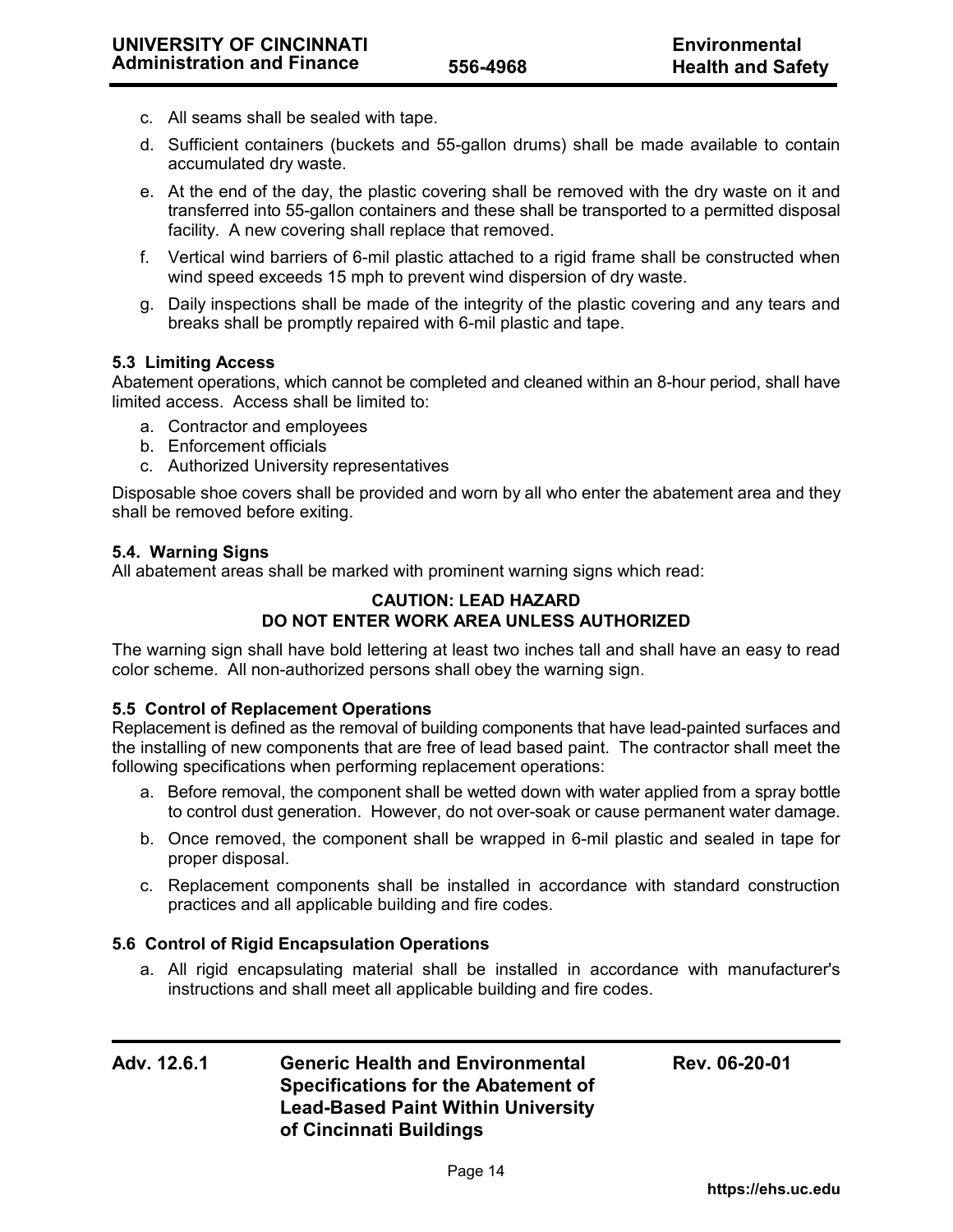- b. All seams and edges shall be sealed or caulked to prevent escape of dust.
- c. Adhesives and screws shall be used in combination whenever possible.

# **5.7 Control of Flexible Encapsulation Operations**

Flexible encapsulation is not recommended for University buildings as a method of abatement of lead-based paint.

## **5.8 Control of On-Site Removal Operations**

All on-site removal operations shall be controlled by the contractor in order to minimize the risk posed by lead containing materials to occupants, workers, and persons in the general environment.

## **5.8.1. On-Site Heat Removal**

Heat removal involves the application of a localized heat source (e.g. heat blower gun) to a surface to cause the paint to blister away from the substrate. The blistered paint must then be manually scrapped with a putty knife or other scrapping tool.

The application of heat to a painted surface will cause the release of vapors and gases which may carry lead containing material into the ambient atmosphere. The contractor shall meet the following specifications when using heat removal:

- a. The heat blower gun shall be electrically powered and flameless and be designed for softening paint. It shall have a temperature control or setting which allows it to operate at below 700 degrees Fahrenheit. No heat blower gun shall be operated at 700 degrees Fahrenheit.
- b. As heat removal is expected to generate higher levels of airborne lead, all workers in a heat removal operation shall have adequate respirator protection which meets the OSHA Lead Standard, 29 C.F.R. 1910.1025(f).
- c. Removal by manual scrapping shall commence promptly after the application of heat. All lead-based paint shall be removed to the bare substrate.

### **5.8.2 On-Site Chemical Removal**

Chemical removal techniques use solvent based and/or caustic based chemicals to dissolve the paint off the substrate. Solvents and caustic are hazardous chemicals. The paint is manually scraped off with a putty knife or other scrapping tool after the application of the chemical remover. The contractor shall meet the following specification when performing chemical removal:

- a. Chemical removers shall not contain methylene chloride, a human carcinogen.
- b. Chemical removers shall be tested to ensure that they are compatible with the substrate and with neutralizers.
- c. Chemical removers shall be applied in accordance with all manufacturers' instructions. They shall not be allowed to penetrate and damage wood, fibrous, or other vulnerable substrates. Scrapping of paint shall begin and be completed promptly after application of the chemical remover.
- d. The contractor shall protect adjacent areas and objects from damage by the chemical remover at all times. Any damage resulting from the use of the chemical remover shall be repaired or replaced at the contractor's expense.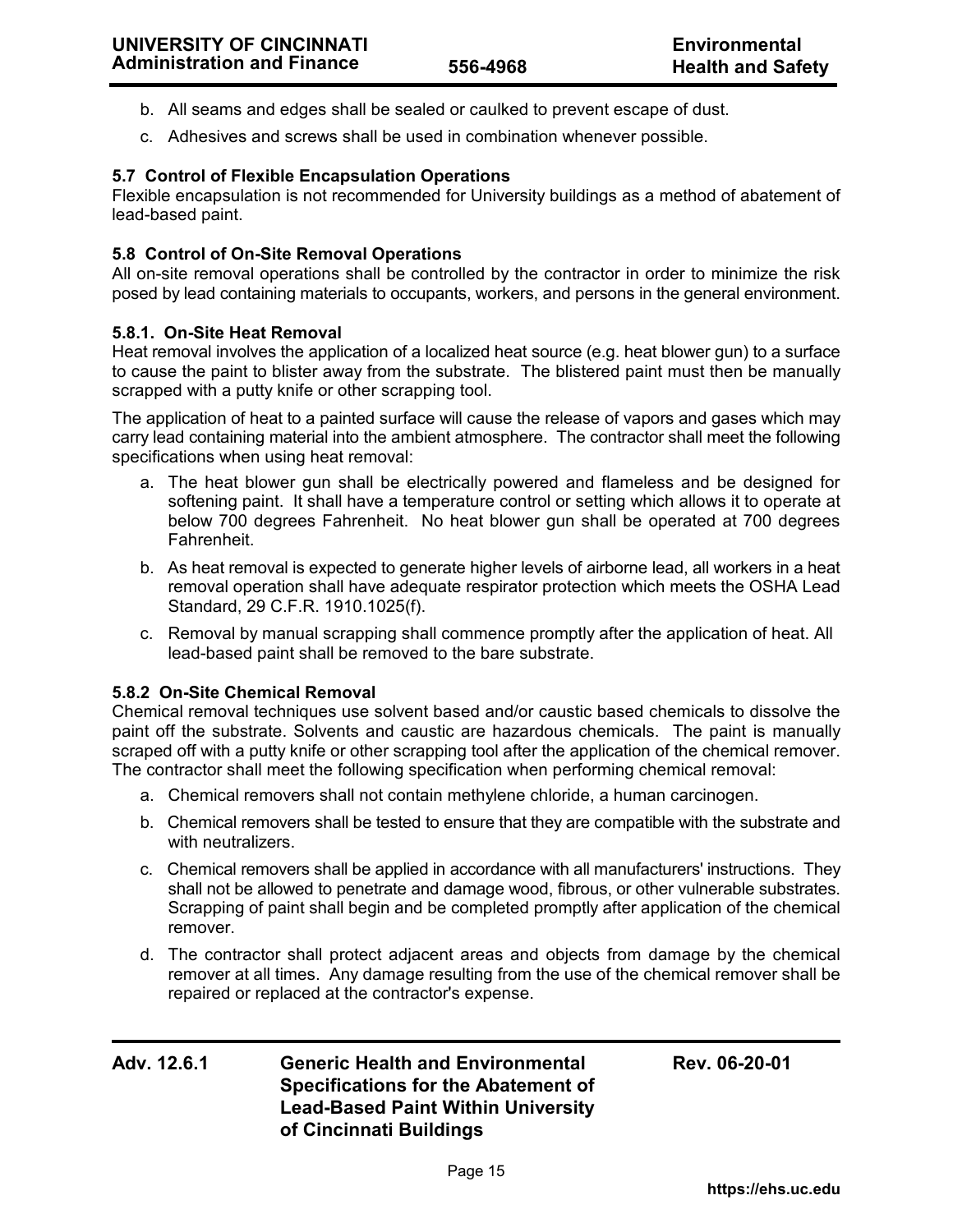- e. The contractor shall be responsible for protecting its employees from exposure to the chemical removers and shall comply with all applicable OSHA regulations including compliance with Table Z.1
- f. Chemical removers may be flammable and may constitute a fire hazard. The contractor shall ensure that all sources of ignition are extinguished when using flammable chemical removers and shall be responsible for all fire damage.

## **5.8.3 On-Site Mechanical Removal**

The following on-site mechanically removal method, when used by the contractor, shall be controlled to minimize the risk of lead to occupants, workers, and persons in the general environment.

### **5.8.3.1 Water Blasting**

Water blasting shall not be used due to difficulty associated with containing liquid waste.

## **5.8.3.2 Abrasive Blasting with Vacuum Control**

- a. Abrasive blasting shall be used only with a vacuum arrangement. The contractor shall ensure that the configuration of the head of the blasting nozzle matches the configuration of the substrate and the vacuum is effective in removing and containing the debris.
- b. Blasting media shall be non-toxic and shall be used in accordance with manufacturer's instructions.
- c. All lead-based paint shall be removed to the bare substrate. If the substrate is porous or brittle, care shall be used so as to not damage the substrate.
- d. All employees of the contractor who perform the blasting shall be fully trained in the use of the blasting equipment and with all health and safety requirements of abrasive blasting.
- e. The contractor shall be responsible for protecting its employees from exposure to blasting material and shall comply with all applicable OSHA regulations including compliance with Table Z.
- f. The contractor shall protect adjacent surfaces, areas and objects from damage by the blasting operation at all times. Any damage resulting from the blasting operation shall be repaired or replaced at the contractor's expense.

### **5.8.4 On-Site Mechanical Sanding**

- a. Mechanical sanding shall be used only with a negative pressure HEPA dust collection and filter attachment.
- b. Mechanical sanding shall be used only on flat surfaces which permits the HEPA dust collection and filter attachment to come into tight contact with the surface being sanded. Surfaces shall be wide enough to allow the HEPA to work at maximum efficiency.
- c. Mechanical sanding media shall be non-toxic and shall be used in accordance with manufacturer's instructions.
- d. All lead-based paint shall be removed to the bare substrate. If the substrate is porous or brittle, care shall be used so as to not damage the substrate.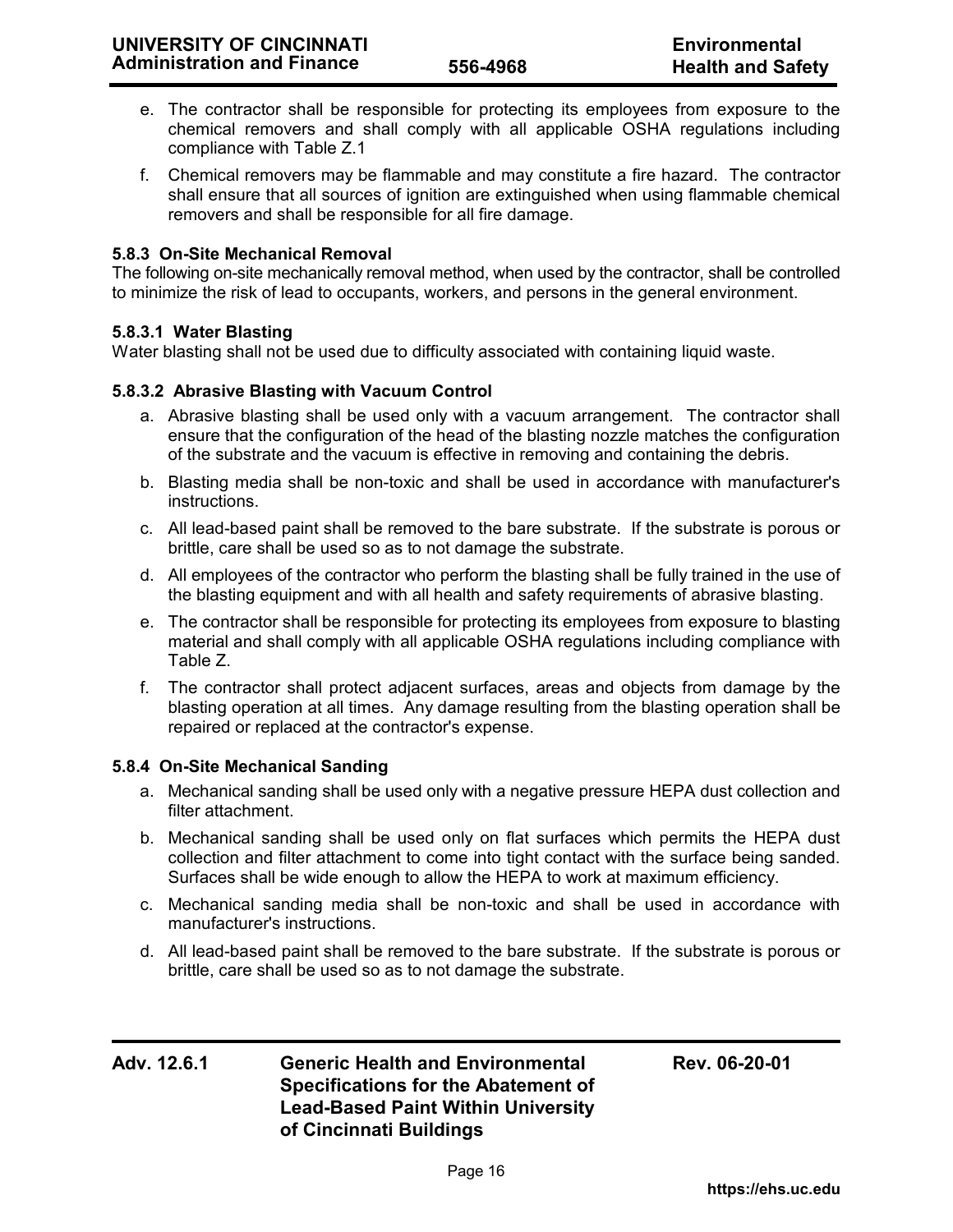- e. All employees of the contractor who perform the mechanical sanding shall be fully trained in the use of the sanding equipment and with all health and safety requirements of mechanical sanding.
- f. The contractor shall be responsible for protecting its employees from exposure to sanding material and shall comply with all applicable OSHA regulations including compliance with Table Z.
- g. The contractor shall protect adjacent surfaces, areas and objects from damage by the mechanical sanding operation at all times. Any damage resulting from the blasting operation shall be repaired or replaced at the contractor's expense.

# **5.8.4 Off-Site Removal**

- a. Chemical removers used off-site shall not contain methylene chloride, a human carcinogen.
- b. Chemical removers used off-site shall be tested to ensure that they are compatible with the substrate and with neutralizers.
- c. Chemical removers used off-site shall be applied in accordance with all manufacturers' instructions. They shall not be allowed to penetrate and damage wood, fibrous, or other vulnerable substrates. Any damage resulting from the use of the chemical remover used off-site shall be repaired or replaced at the contractor's expense.
- d. The contractor shall be responsible for protecting its employees from exposure to the chemical removers and shall comply with all applicable OSHA regulations including compliance with Table Z.
- e. The contractor shall be responsible for the proper disposal of all waste generated by the offsite removal operation.

### **VI. WORKER PROTECTION**

### **6.1 Contractor's Responsibility**

The contractor shall have sole responsibility for the protection of its employees and workers.

### **6.2 Specific Worker Protection Requirements**

The contractor shall meet the following requirements:

- a. The contractor shall meet all federal, state, and local occupational safety and health laws and regulations, including but not limited all laws and regulations enforced by the U.S. Occupational Safety and Health Administration, U.S. Environmental Protection Agency, and the Ohio Environmental Protection Agency.
- b. Specifically, the contractor shall comply fully with the OSHA Lead Standard, 29 C.F.R. 1910.1025, the OSHA Hazard Communication Standard, 29 C.F.R. 1926.59, as applied to construction, and the OSHA Air Contaminant Standard, Subpart Z, as applied to construction.
- c. The contractor shall inform its employees that they are working with lead-based paints and shall train its employees in accordance with 29 C.F.R. 1910.1025(l).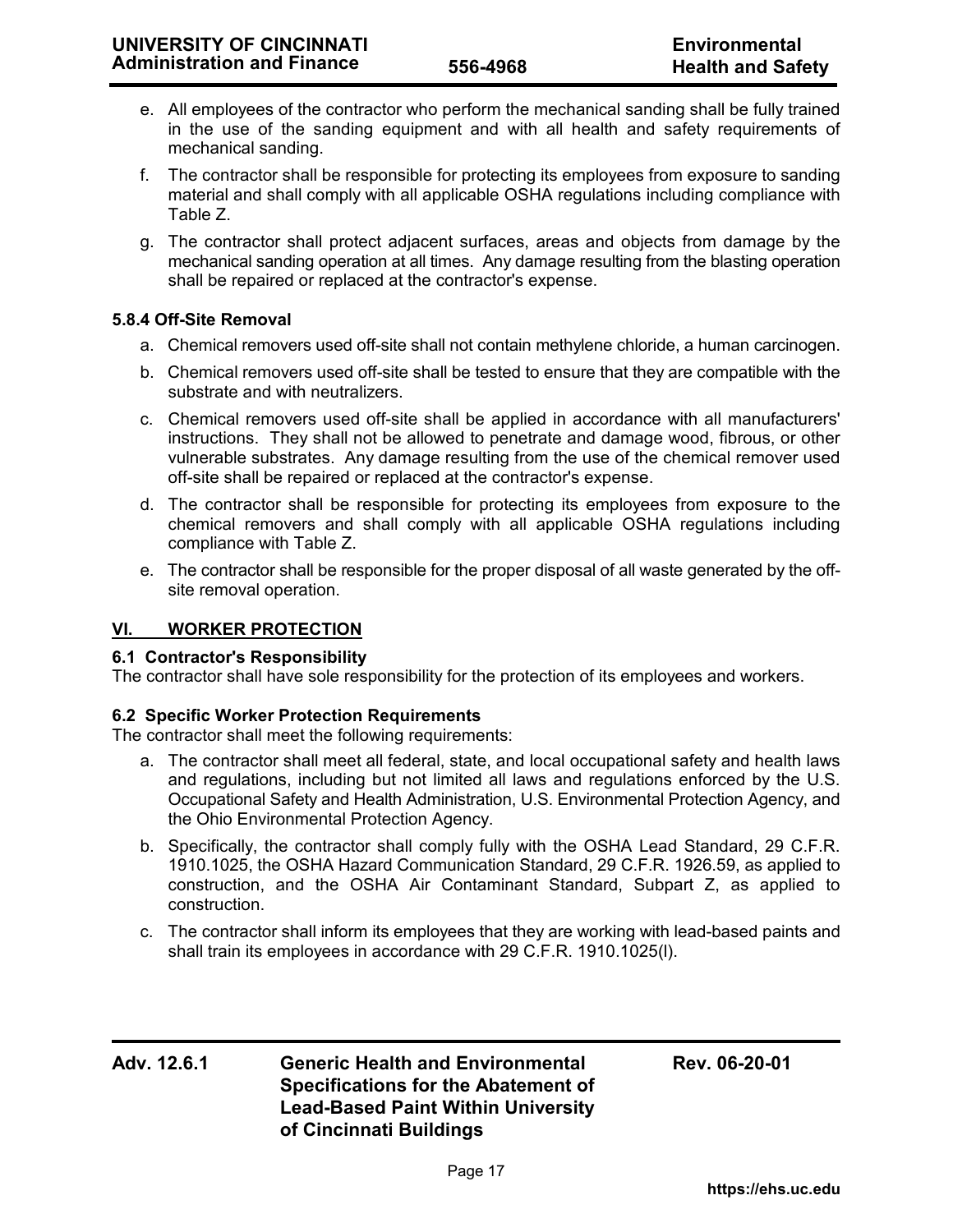# **VII. CLEANUP**

On-site cleanup is defined as the collection of lead containing waste and debris generated by abatement operations and has consists of interim daily cleanup and final cleanup.

## **7.1. Interim Daily Cleanup**

At the end of each daily work shift, after the cessation of abatement activity, the contractor shall perform the following daily cleanup:

- a. Deposit all lead containing waste, including sealing tape, plastic sheets, mop heads, sponges, filters, and disposable protective clothing in plastic bags of 6-mil thickness.
- b. Remove and replace all 6-mil plastic used for exterior containment of dry waste.
- c. Vacuum clean all surfaces in the abatement area with a HEPA vacuum.

## **7.2 Final Cleanup**

At the end of the abatement operation, the following final cleanup shall be performed:

- a. Deposit all lead containing waste, including debris, sealing tape, plastic sheets, mop heads, sponges, filters, and disposable protective clothing in plastic bags of 6-mil thickness.
- b. Carefully vacuum clean all surfaces in the abatement area with a HEPA vacuum. Vacuum cleaning shall continue until all no visible residue remains.
- c. Carefully remove all 6-mil plastic used for interior and exterior containment.
- d. Carefully remove all 6-mil plastic used to cover objects left in the abatement area.
- e. Carefully vacuum clean all surfaces with a HEPA vacuum.
- f. Wash all floors and washable surfaces with a cleaning solution containing at least 1 ounce of 5 percent trisodium phosphate to each gallon of water.
- g. After washing has dried, vacuum with a HEPA vacuum until no visible residue remains.

# **VIII. DISPOSAL OF LEAD CONTAMINATED WASTE**

### **8.1 Lead Waste is Hazardous Waste**

The debris and waste material which result from an lead based paint abatement project contain lead and lead compounds and are regulated under the Resource Conservation and Recovery Act (RCRA) as hazardous waste.

Therefore, all such debris and waste material from a lead abatement project shall be treated as and disposed of by the contractor as hazardous waste. The lead abatement contractor is required to contact the UC Environmental Health & Safety Office (556-4968) to arrange for the transportation and proper disposal of the lead-containing waste.

### **8.2 Disposal Requirements**

The lead waste shall be handled and disposed of in accordance with the following:

- a. All waste containing lead-based paint shall be treated and disposed of as hazardous waste, in compliance with all laws and regulations under the Resource Conservation and Recovery Act.
- b. The contractor shall comply with all applicable federal, state and local laws and regulations pertaining to the disposal of lead waste.

| Adv. 12.6.1 | <b>Generic Health and Environmental</b>    | Rev. 06-20-01 |
|-------------|--------------------------------------------|---------------|
|             | <b>Specifications for the Abatement of</b> |               |
|             | <b>Lead-Based Paint Within University</b>  |               |
|             | of Cincinnati Buildings                    |               |